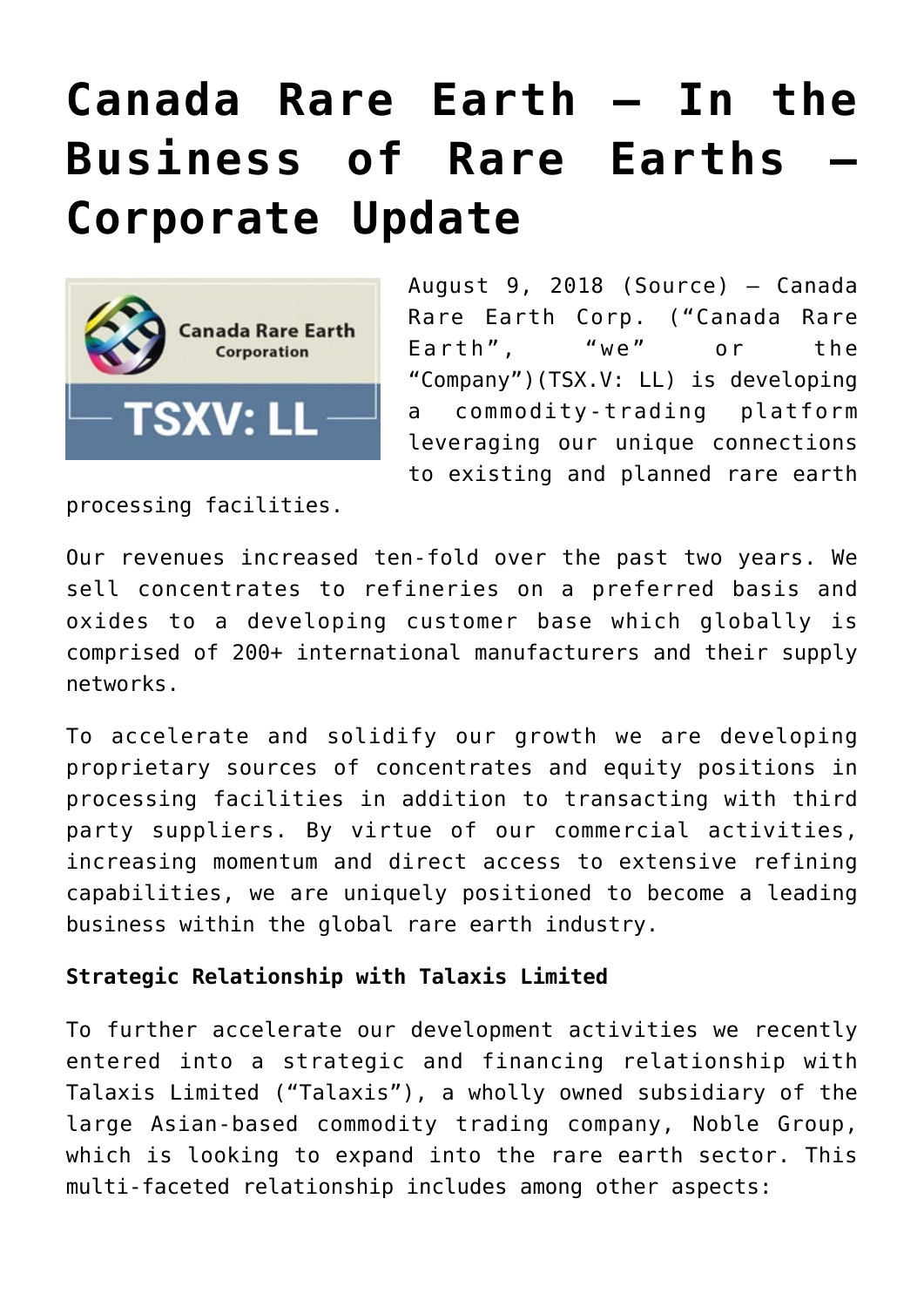- Cooperating in the development of supply chains in the rare earth industry including sourcing, processing and delivering rare earths, technical and operational services, financing capital expenditures, jointly participating in ownership of refineries, and trade support including finance and logistics;
- CREC providing access to rare earth refining capability and capacity through mid-stream processing facilities;
- Talaxis participating in the capital structure of CREC through a \$1,500,000 convertible loan; and
- Talaxis leveraging its global network of commodity providers in order to provide rare earth concentrate.

Talaxis has successfully expedited introductions to and discussions with prospective sources of rare earths; has converted \$300,000 of its debt to equity; and is actively establishing its own concentrate supply sources for us.

#### **Sourcing Rare Earth Concentrates**

Purchasing and selling over 1,000 metric tons of concentrates has generated most of our sales and gross profits over the recent two years. We have one key supplier and with Talaxis we are starting a second stream. Additionally, we are also in contact with many of the up and coming rare earth prospective mining companies and with mineral sand processors as the rare earths typically found in their tailings are considered byproducts or even waste products. Our contacts are situated throughout the world with a particular emphasis in the southern hemisphere. A small number of potentially large sources are found in the northern hemisphere.

### **Selling Rare Earth Concentrates**

We have secured a client capable of purchasing much more product than we are currently capable of providing. Hence our increasing efforts to rapidly develop a steady, consistent supply of concentrate.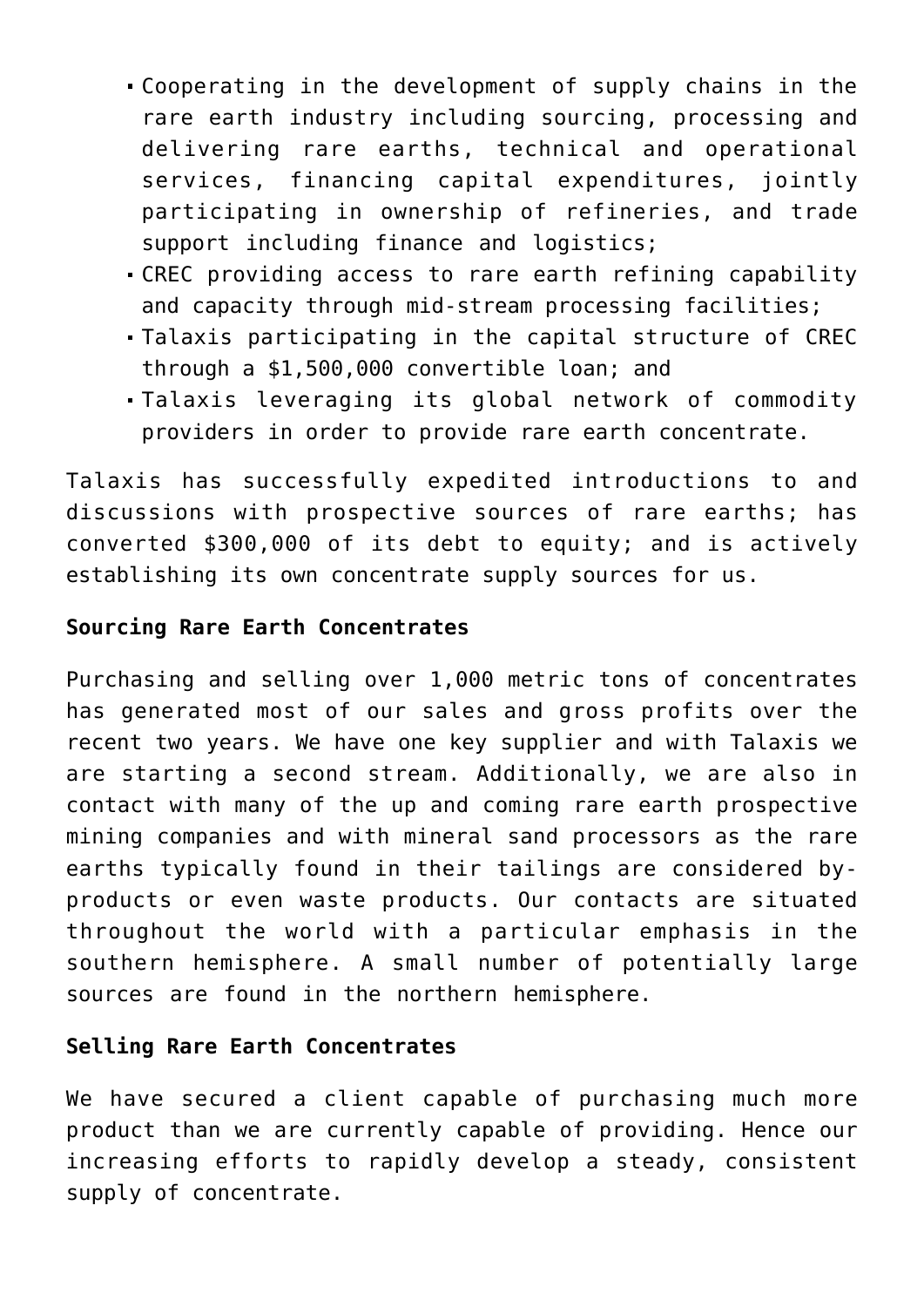### **Sourcing and Selling Rare Earth Oxides**

We have arranged two sources of oxides from established refineries and we have completed sales of oxides to Europe and North America. We have made contact with at least 25 of the 200+ international manufacturing companies and their supply networks. They are actively looking to diversify from dependence on one dominant supply group that supplies 85% of the oxides to the global market.

#### **Concentrate Processing – Enhancement and Separation**

The key to the global rare earth industry is the processing of concentrates – enhancement and then separation into the various commercially traded rare earth oxides. Typically, processing facilities involve proprietary, proven chemical technologies and methodologies in large-scale operations that require hundreds of employees working within capital-intensive facilities.

Over the past five years and with increased intensity over the past two years we have become instrumental in the process of obtaining the final operating permit (the "Final Operating Permit") for a completed rare earth refinery facility situated in Southeast Asia (the "Refinery"). We have the right to acquire a 60% equity interest in the Refinery subject to the issuance of the Final Operating Permit.

In February 2018 we entered into an agreement with a third party whereby we received a fee of US\$500,000 and, in exchange, we provided the third party with the right to provide all financing we require (i) to exercise our option to acquire the majority equity interest in the Refinery and (ii) to provide working capital to support operations. Under this arrangement, the third party and its financiers would acquire a 50% equity interest in the Refinery. CREC would then hold a free-carried 10% equity interest in the Refinery, one seat on a five person board of directors, and the right to provide all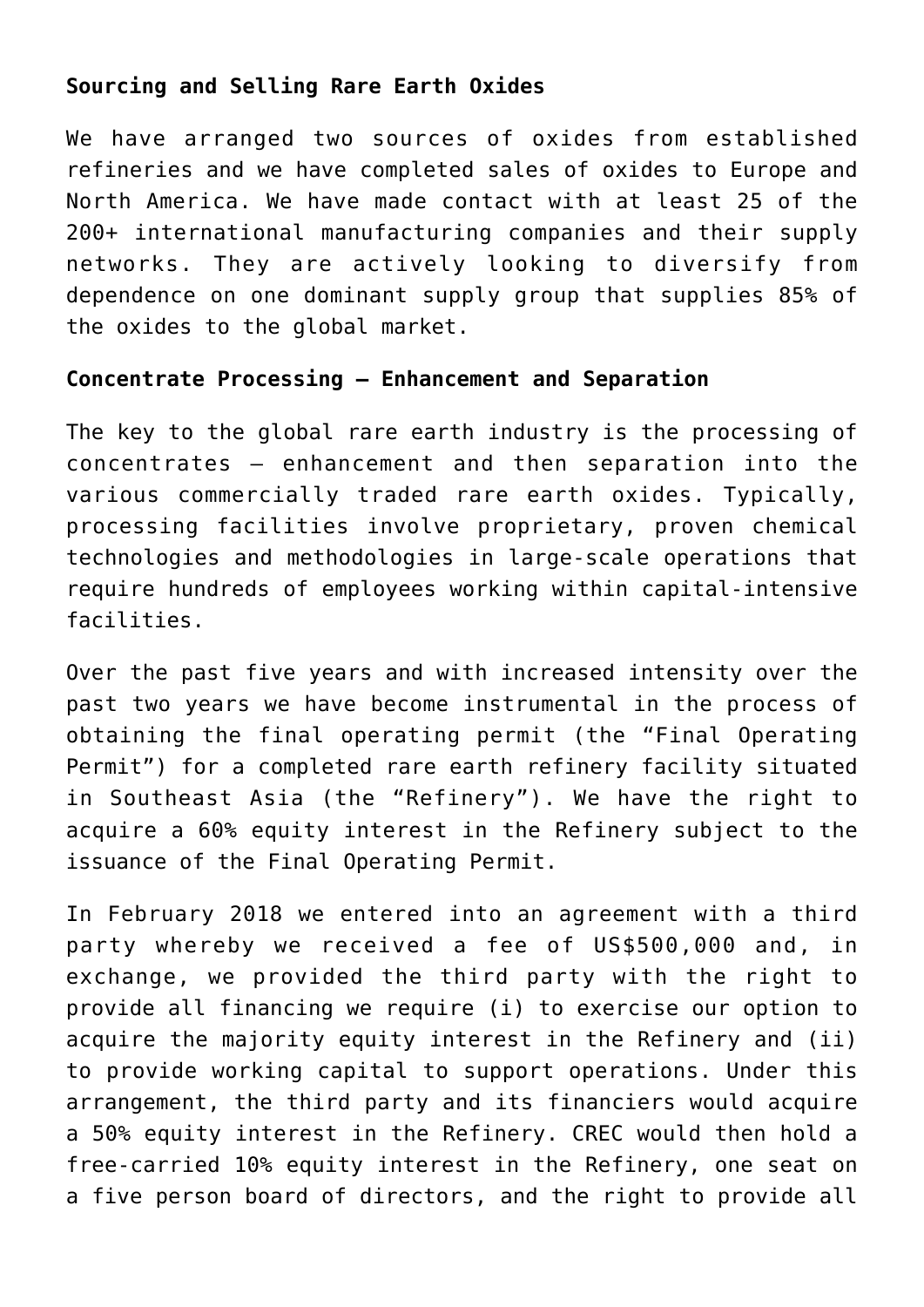concentrate to the Refinery and the right to sell all output from the Refinery.

We are seeking similar opportunities to develop or acquire additional processing facilities using our solid connections in the industry.

## **Financing for Capital Projects and Working Capital**

We are focusing with greater emphasis on establishing relationships with financiers for the Refinery and other initiatives. For example, as noted above, we recently entered into an agreement wherein we sold the right to provide financing for the acquisition of the Refinery.

### **Financial Position**

Our most recent published financial report indicate (rounded):

- Current assets of \$1,850,000 (primarily cash);
- Current financial liabilities of \$1,795,000 are comprised three main categories: accounts payable of \$307,000; \$800,000 due to Talaxis (of which \$300,000 was subsequently converted to equity units); and deferred revenue which is not a financial liability. In effect, net financial liabilities total \$807,000 and "adjusted" net working capital is \$1,043,000;
- Non-current liabilities of \$950,000 is comprised of \$700,000 due to Talaxis and \$250,000 due to management under a long-term compensation arrangement;
- Non-current assets are recorded at \$140,000 for certain intangible assets acquired three years ago; and
- During the recently completed year we reduced the carrying value of two assets: a prospective concentrate source in South America, and a 25 year land lease and related investment in gold, silver and copper properties. We remain hopeful about these assets but they are not part of our immediate focus.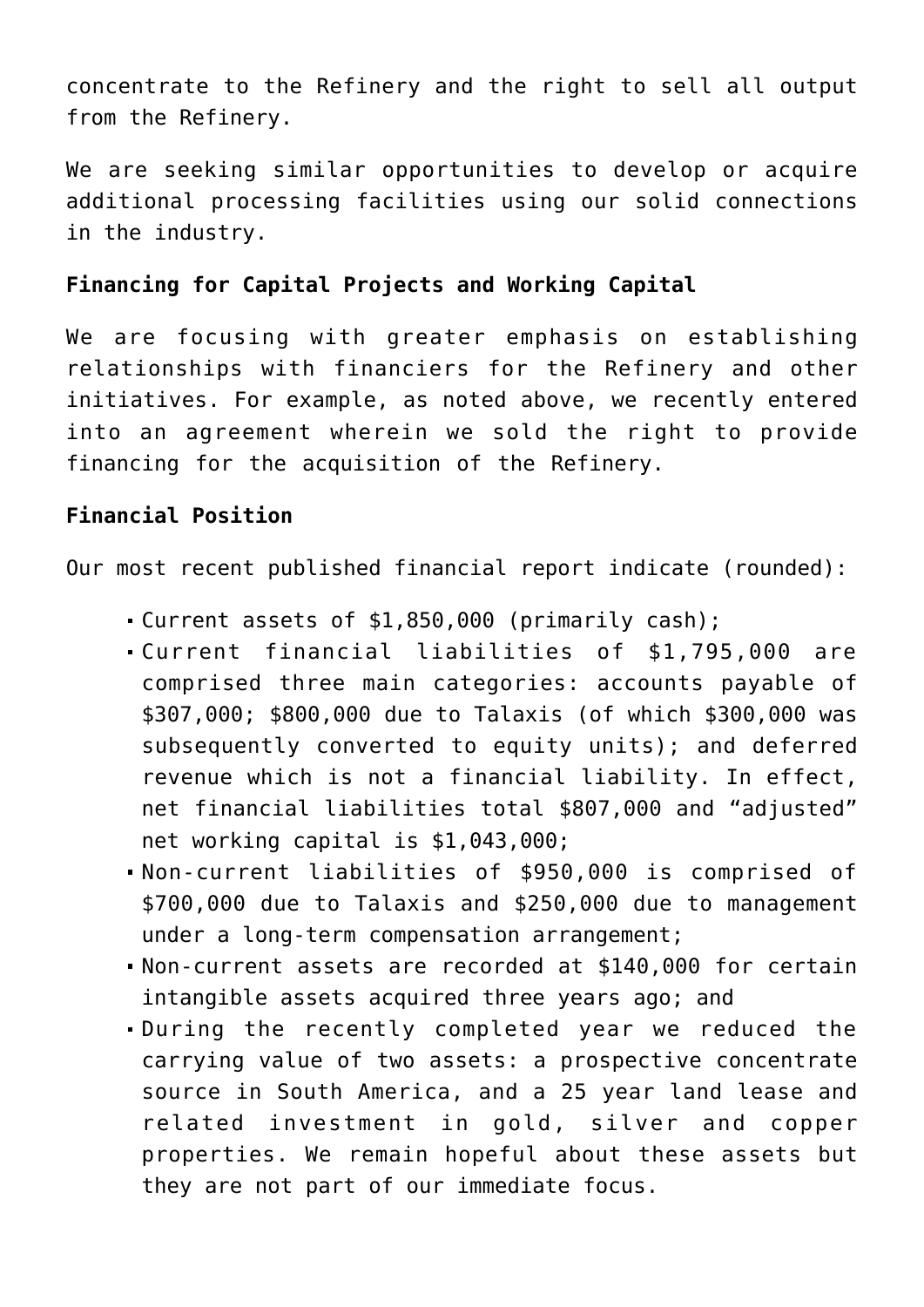# **Results of Operations**

Our most recent published financial report indicate (rounded):

- Trading revenues increasing significantly from \$93,000 \$1,756,000 over the past two years;
- Gross profit (excluding amortization) averaged 13%;
- Excluding three categories, expenses in each of the two most recently completed years were consistent at \$210,000. The three exceptions were:
- Cost of sales increased from \$114,000 to \$1,649,000 reflecting the significant increase in sales volume and revenues;
- Consulting fees increased by \$600,000 reflecting improving cash flows and a historical catch-up provision for management (of which \$250,000 has been deferred until May 2019); and
- Share-based payments increased by \$100,000 reflecting the options granted to directors, officers and consultants.

As noted above, we reduced the carrying value of two non-core investments (\$1,701,000) made over three years ago.

In summary, net loss for the most recently completed year was \$2,808,000, an increase of \$2,493,000 compared to the preceding year. Yet, as shown below, we generated \$56,000 from operations during the most recently completed year.

#### **Cash Flows**

Our cash position improved and increased significantly during the recently completed year:

- We generated \$56,000 of cash from operating activities (compared to using \$433,000 of cash during the preceding year);
- We generated \$1,339,000 of cash from debt financing activities (compared to \$161,000 during the preceding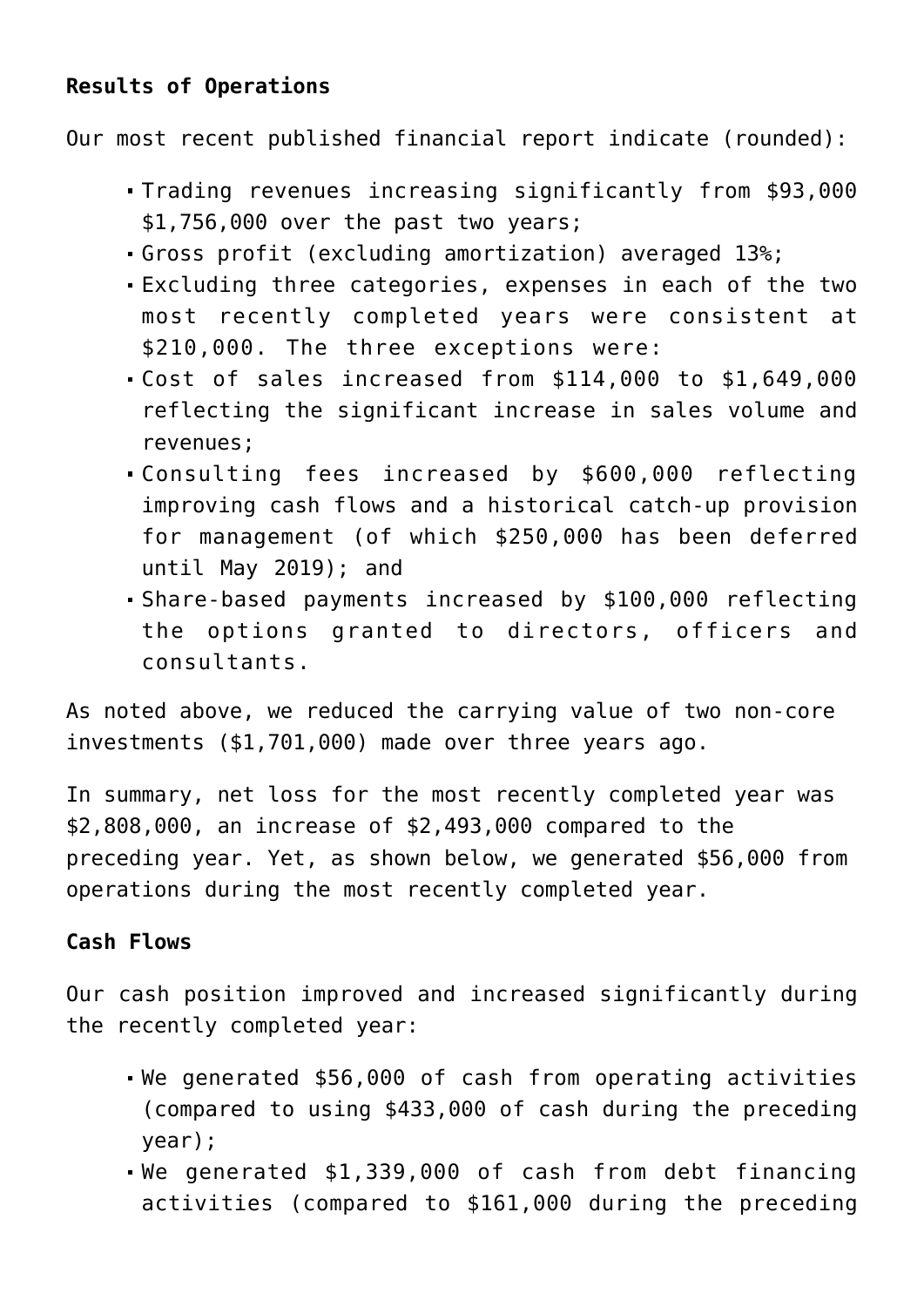year);

- We did not invest significantly in assets in the past two years; and
- We ended the reporting period with \$1,502,000 of cash.

# **Share Capital**

Our strategy over the past five years has remained consistent: minimize the number of shares we issue from treasury. Three years ago we issued 24,178,000 shares (15% of the then issued shares) to acquire supply agreements, contracts, customer relationships and directly access design, build and operational experience services relating to concentrate processing facilities.

In 2018 we entered into a strategic and financing relationship with Talaxis. In part we accepted a \$1.5 million loan convertible into 19,666,666 shares and 9,000,000 warrants. If the loan were to be fully converted and warrants fully exercised Talaxis would own approximately 14% of our then issued and outstanding shares and we would have raised minimally \$2.4 million of equity. Recently, Talaxis converted \$300,000 of the loan into 6,000,000 shares and 3,000,000 warrants. Periodically we grant options to directors, officers and consultants to align interests with shareholders.

Our capital projects, both in progress and anticipated, are capital intensive. Our strategy is to minimize, if not completely avoid, issuing Company shares for such investments unless the financing is accretive to our shareholder base. Our plan is to finance capital projects at the "project level". An example is the recent sale of rights to provide acquisition financing for the Refinery.

Currently the Company has issued 172,940,141 common shares; granted 3,000,000 share purchase warrants exercisable at a minimum of \$0.10 per warrant until July 2020; and granted 16,450,000 stock options exercisable at \$0.05 with various